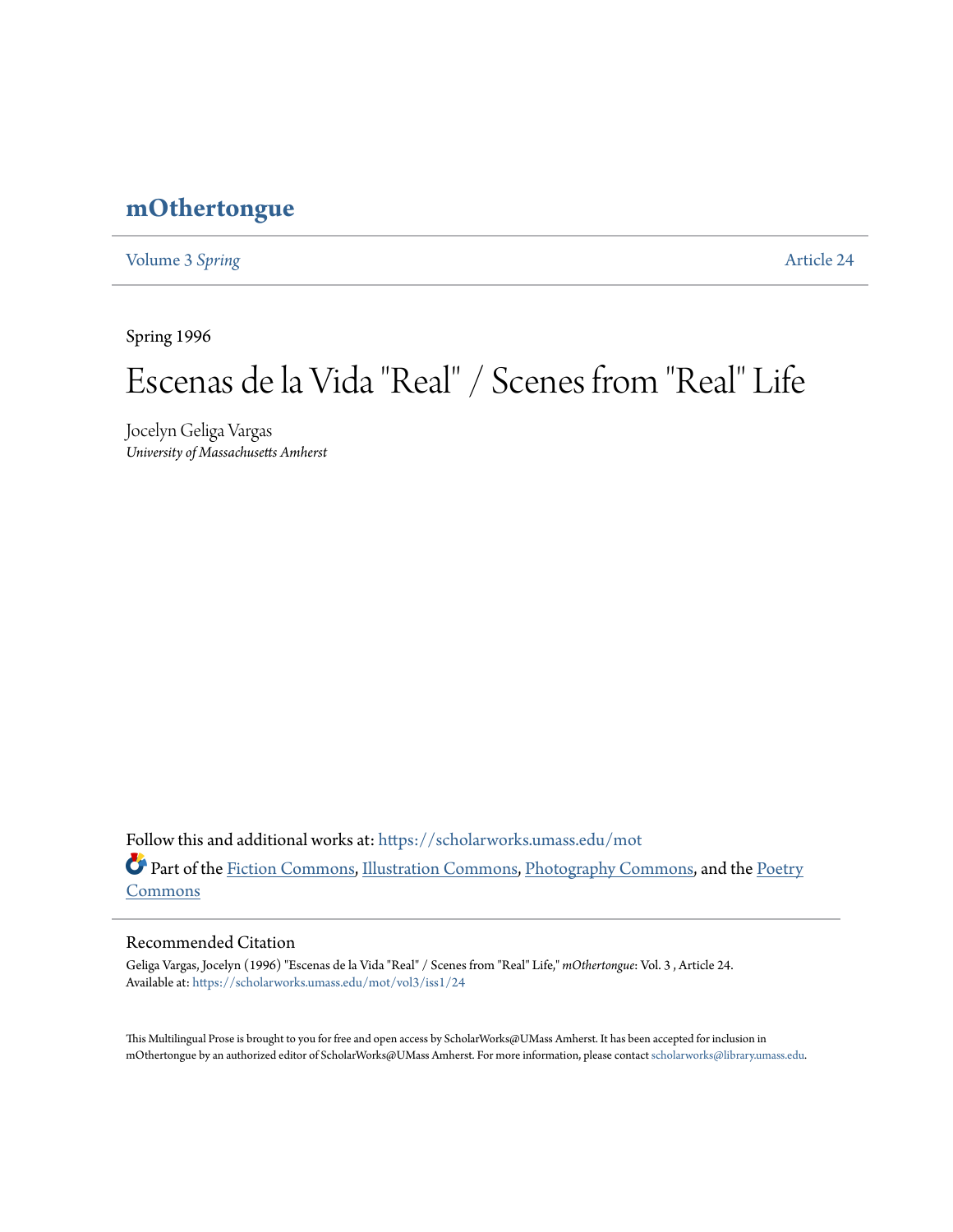### Scenes from "Real" Life

<sup>I</sup> always talk so loud and fast. And <sup>I</sup> laugh so hard. <sup>I</sup> want to talk hard so <sup>I</sup> can surprise them. <sup>I</sup> don't know why <sup>I</sup> bother, since my mere presence paralyzes them. <sup>I</sup> enter the pharmacy and all activity stops: the cashier does not punch one more key; the pharmacist doesn't give out another prescription, not even to his mother; the sick person stops in mid-sneeze, halfway up the road from throat to nose; the little old parishioner women stop their delightful and ritualized morning gossip. All eyes freeze, they rest on me while <sup>I</sup> retreat down the narrow aisle of the pharmacy; long and heavy is the road that takes me to the last corner of the store, in determined search of a mere liter of milk. <sup>I</sup> want to laugh with my noisy guffaws, but the scene doesn't amuse me in the least. <sup>I</sup> wanted to talk loud to give them a scare, but what does it matter if when I go to take out my wallet to pay  $-$  like a good "American" citizen -- the cashier freaks and calls security? When <sup>I</sup> took out my umbrella, her fear saw a cannon there.